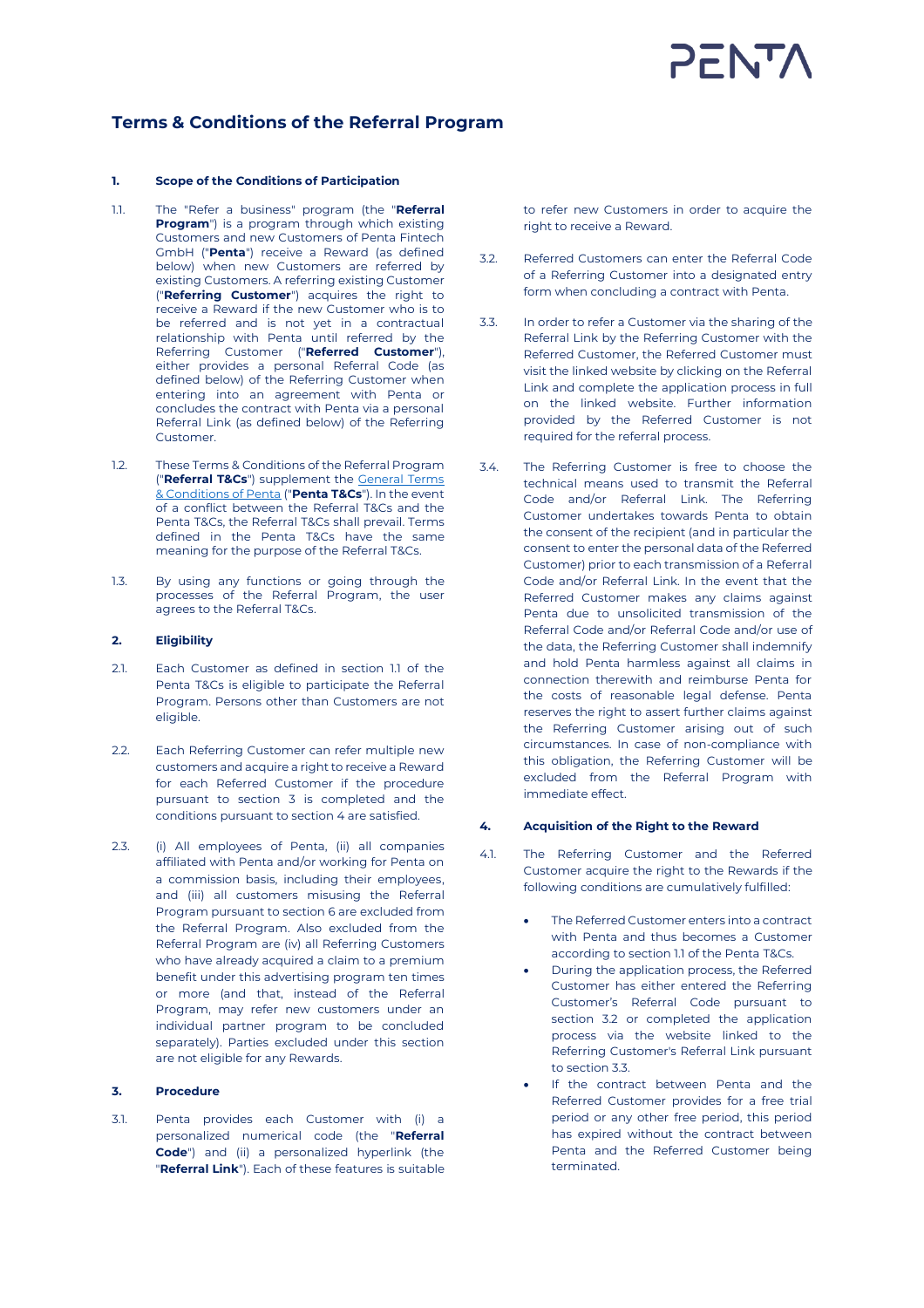- The Referred Customer has not had any business relationship with Penta in the 12 months before the contract was concluded.
- 4.2. It is the sole responsibility of the Referring Customer to ensure that the Referred Customer proceeds in accordance with the procedure described in sections 3.2 or 3.3 when concluding the contract with Penta. If the procedure is not followed, neither the Referring Customer nor the Referred Customer is entitled to any Reward.

#### **5. Rewards**

- 5.1. If the right to receive a Reward (as defined below) has been acquired in accordance with section 4, the Referring Customer and the Referred Customer will receive a notification via e-mail.
- <span id="page-1-0"></span>5.2. The Referring Customer may choose one of the following three rewards ("**Rewards**") in the Penta Web Application or Penta Mobile Application:
	- **Cash payment:** The Referring Customer receives for each Referred Customer depending on the total number of successful referrals of the Referring Customer at the time of the relevant referral (including the current Referred Customer) a payment in the following amount ("**Reward Amount**") on its business account:
		- o **Supporter (1-3 Referred Customers)**: EUR 60,00,
		- o **Promoter (4-5 Referred**
		- **Customers)**: EUR 80,00 and
		- o **Ambassador (6-10 Referred Customers)**: EUR 100,00.
	- **Donation:** Penta makes a donation in its own name in the Reward Amount to a charitable organization. The donation hereunder may be transferred to the charitable organization as a collective transfer alongside with other donations under this Referral Program on specified cut-off dates. The Referring Customer will not receive a donation receipt. The charitable organizations selected by Penta can be viewed in the Penta Web Application and may be amended or removed by Penta at any time**.**
	- **Voucher:** The Referring Customer receives a voucher code that can be used to purchase goods or services worth the Reward Amount from certain retailers (of which the Referring Customer selects one). The voucher code will be sent by e-mail. The list of available retailers can be viewed in the Penta Web Application and may be amended or removed by Penta at any time. The Referring Customer may only redeem received voucher codes itself. The Referring Customer shall not sell or transfer voucher codes or Rewards for commercial or non-commercial purposes.

If the prerequisites for the Rewards pursuant to section 4 have already been fulfilled before 06.08.2021, the Reward shall amount to EUR 40.00. If the prerequisites for the Rewards pursuant to section 4 have already been fulfilled

after the 06.08.2021 and before 15.12.2021, the Reward shall amount to EUR 60.00. The Reward is due within 30 days after selection.

- <span id="page-1-1"></span>5.3. The Referred Customer receives Credits in an amount of EUR 40.00 pursuant to section 20 of the Penta T&Cs. The Credits will be credited to the Referred Customer's Business Account after opening of the Business Account and will be offset with any amounts invoiced by Penta until full consumption (other than amounts invoiced for Partner Services provided by Currencycloud). The Referred Customer may not claim a cash payout of Credits. If the prerequisites for the Rewards pursuant to section 4 have already been fulfilled before 06.08.2021, the Referred Customer shall receive Credits in an amount of EUR 20.00.
- 5.4. Each Reward and all Credits will be paid exclusively gross (i.e. including any applicable taxes) in the amounts stated above. Insofar as the Referring Customer and/or the Referred Customer has/have to pay VAT for the receipt of the Reward or Credits, such VAT is already included in the total amount of the Reward and/or Credits specified in sections [5.2](#page-1-0) and [5.3](#page-1-1) above (i.e. VAT has to be borne by the Referring Customer and/or the Referred Customer with such total amount).

#### **6. Misuse**

Penta reserves the right to deny any Reward and exclude a Customer from the Referral Program in case of misuse of the Referral Program. Misuse of the Referral Program includes without limitation:

- use of the Referral Program for illegal or fraudulent purposes;
- the Referring Customer attempting to use duplicate accounts to refer itself or other existing Customers;
- the Referring Customer actually offers or at least gives the appearance of offering to pass on its Reward in full to one or more Referred Customers or to share its Reward with the Referred Customer;
- the use of unsolicited or unauthorized advertising, promotional materials, support materials, or similar forms of solicitation  $(s<sub>nam</sub>)$ ;
- the transmission of unauthorized promotional materials through paid searches or any other similar method, including channels that damage Penta's trademark, business reputation and goodwill; or
- inappropriate or prohibited use of vouchers.

#### **7. Privacy Notes**

In order to run the Referral Program, Penta processes part of the personal data collected in connection with the conclusion of the contract, such as first name, surname, postal address and e-mail address. In addition, Penta processes the information that you have recruited a particular